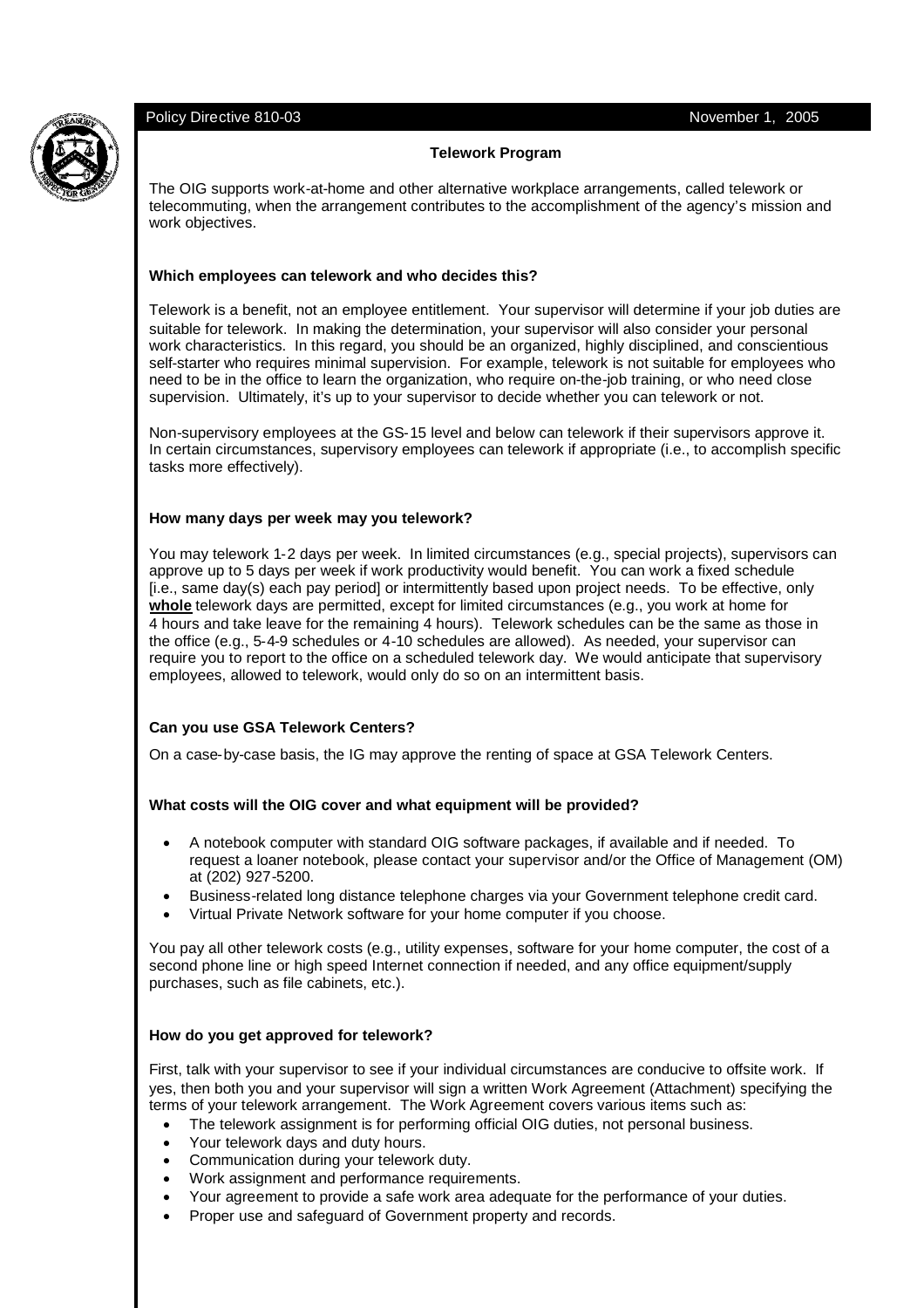#### **How will your supervisor measure your productivity while teleworking?**

Your supervisor will monitor your work in the same manner as if you were working in the office, and that means managing by results. As appropriate, your supervisor may establish specific deliverables to be completed during telework day(s) or require you to report how you spent your time while teleworking.

#### **To what extent should you be reachable during your scheduled telework duty?**

Your supervisor/office should be able to reach you **within a few minutes** either by telephone, email or cell phone/pager during your scheduled telework duty hours.

#### **Can you use your home computer?**

Yes, but only with the understanding that you ensure that your home computer has updated anti-virus protection software installed and operational at all times.

#### **Are there restrictions on the type of Government documents/material you can work on at home?**

Yes. You **cannot** work on any documents or materials formally marked "Confidential," "Secret," or "Top Secret," or containing grand jury or tax return (6103) information. Also the material you can process on a Government-owned computer differs from what is allowed on your home computer:

- On a Government-owned computer, you may process "Sensitive But Unclassified" information (e.g., Limited Official Use Only material, or personnel/employee information such as social security numbers, etc.).
- On your home computer, you may process **non-sensitive** information **only**.

#### **Can you check your office email account from home?**

Yes, you may use a Government-owned notebook computer by VPN or Blackberry device to connect, if issued. For assistance, please call the Office of Management at (202) 927-5200.

#### **If you have a question about this policy, whom can you contact?**

Please contact the Office of Management at OIG-OM@oig.treas.gov or (202) 927-5200.